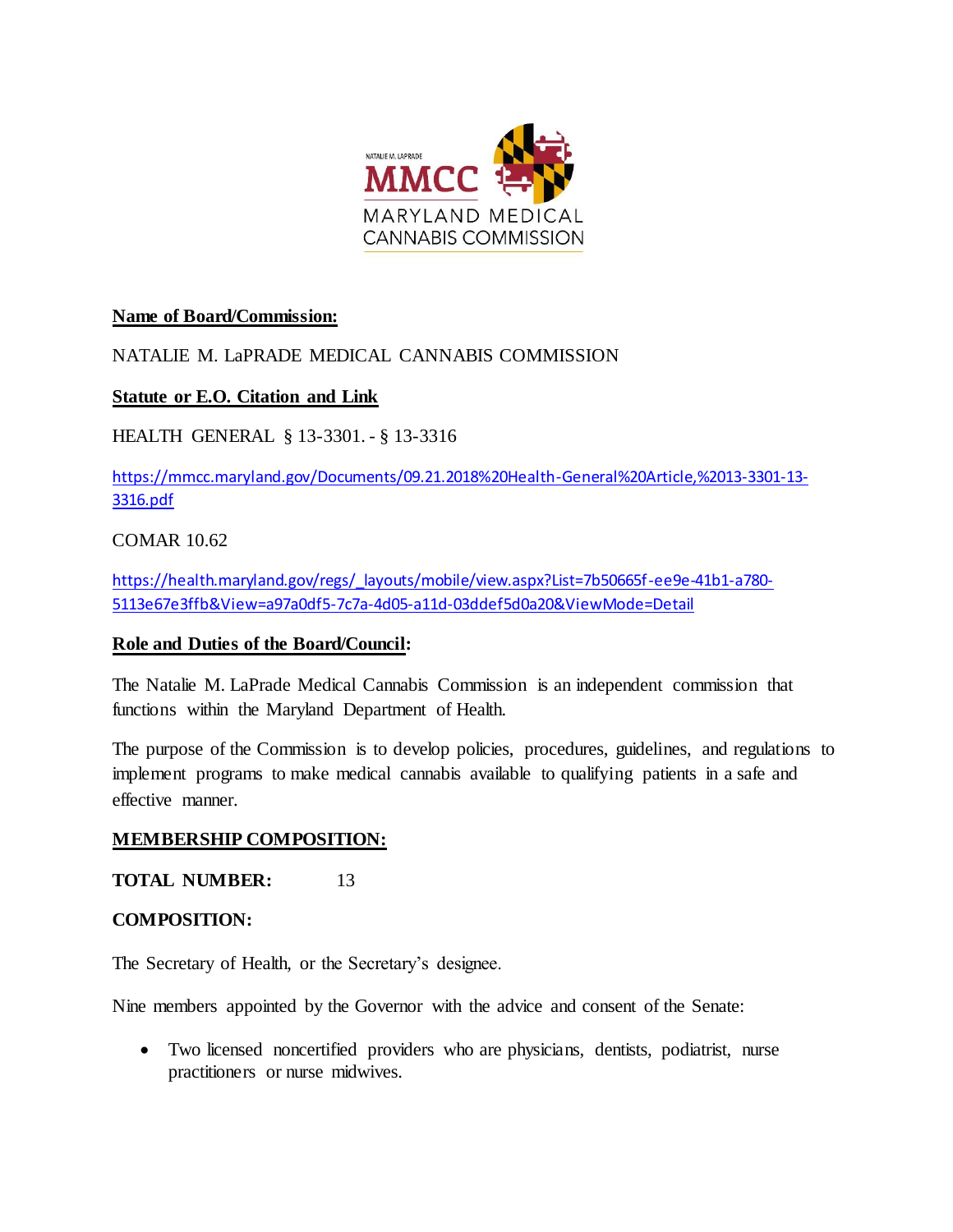- One nurse or other health care provider experience in hospice, nominated by a State hospice trade association.
- One pharmacist licensed in the State, nominated by a State research institution or trade association; and
- One scientist who has experience in the science of cannabis, nominated by a State research institution
- Four members with substantial experience:
	- o As an executive with fiduciary responsibilities for a large organization or foundation;
	- o In an academic field relating to health, agriculture, finance, or addiction treatment; or
	- o As a professional in a profession relating to health, agriculture, finance, or addiction treatment.

Three members are appointed by the Governor:

- One member from a list of three individuals recommended by the President of the Senate;
- One member from a list of three individuals recommended by the Speaker of the House of Delegates; and
- One member from either of the lists from the President or the Speaker.

**Per House Bill 2 (2018) - A member of the Commission may not: (i) Have a direct or indirect financial, ownership, or management interest, including ownership of any stocks, bonds, or other similar financial instruments, in any State licensed medical cannabis grower, processor, or dispensary; (ii) Have an official relationship to a person who holds a license under this subtitle; (iii) Be an elected official of State or local government; (iv) Receive or share in, directly or indirectly, the receipts or proceeds of any State licensed medical cannabis grower, processor, or dispensary; or (v) Have a beneficial interest in any contract for the manufacture or sale of medical cannabis or the provision of any independent consulting services in connection with any medical cannabis license. (3) To the extent practicable and consistent with federal and State law, the membership of the Commission shall reflect the racial, ethnic, and gender diversity of the State. (4) A member of the Commission shall file a financial disclosure statement with the State Ethics Commission in accordance with Title 5, Subtitle 6 of the General Provisions Article.** 

**REGULAR COMMISSION MEETINGS:** The new Commission will establish a meeting schedule (day/time). Meetings will likely be every other month. Meeting venue depends on the need for public input.

**COMPLIANCE DOCKET MEETING –** requires the full Commission to meet and vote. Administrative meeting is not open to the public.

Currently scheduled from 12 Noon – 2 PM prior to the full commission meeting. Can be adjusted by the new Commission. Executive Director recommends a meeting schedule of no less than every other month.

#### **COMMITTEE MEETINGS including frequency:**

The new schedule will be determined by the Commissioners. All Commissioners are expected to serve on committees.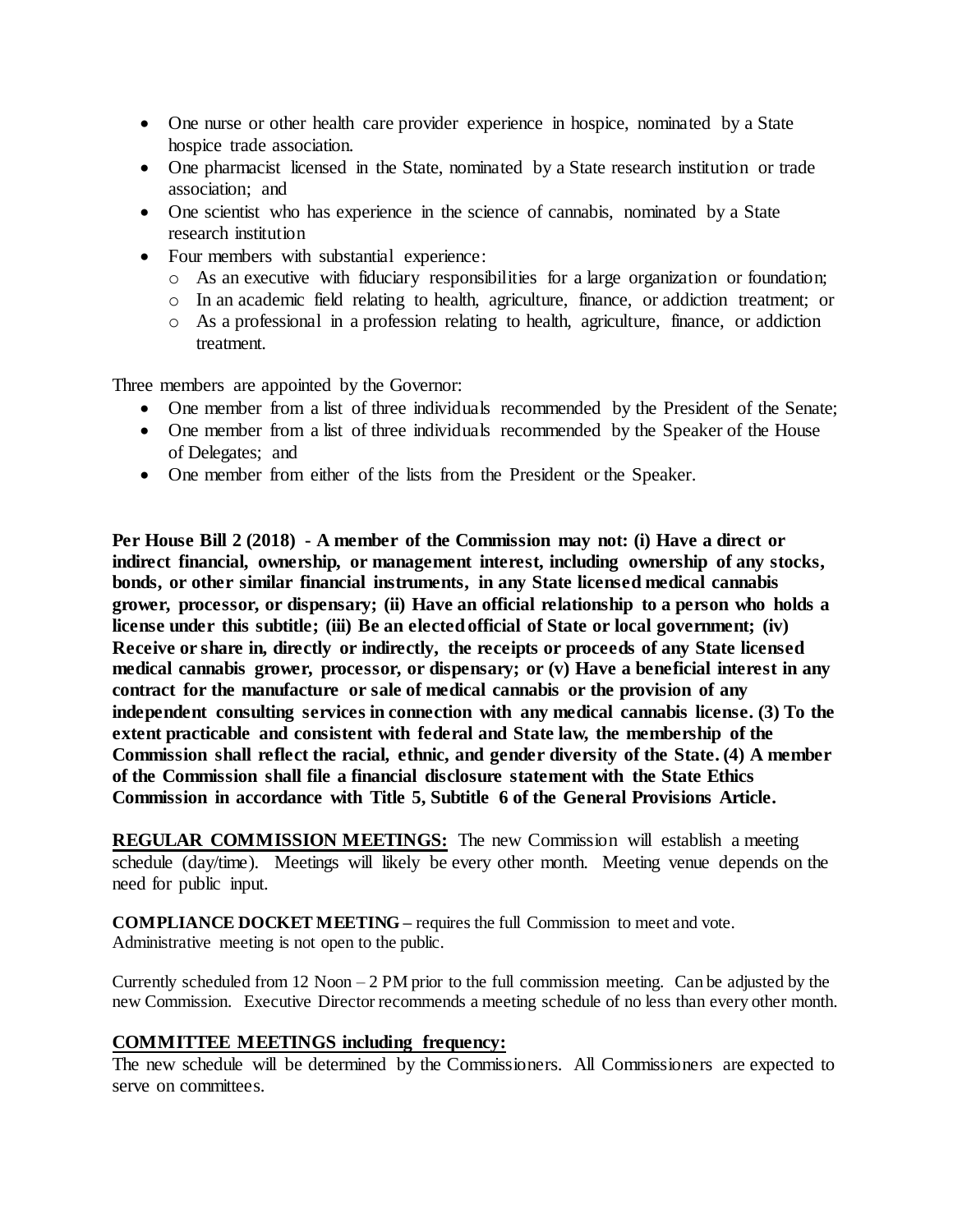**Executive Committee**

Meets via conference call. Generally every other week.

**Policy Committee**

Monthly

**Finance & Budget Committee**

Meets quarterly

**Research Committee**

Bi-Monthly

### **Education and Outreach Committee**

Bi-Monthly

#### **Compliance Committee**

Have been meeting monthly for Violation Reviews – not all members are needed each month.

#### **Final Review Sub Committee**

Have been meeting via Conference Call the week prior to each Commission meeting. This committee reviews pre-approved applicants who are ready for licensing and reviews other requests.

Will need to continue to meet prior to Commission meetings until all licenses to preapproved applicants have been issued.

# **DETAIL OF TIME COMMITMENT:**

Required attendance at all full Commission meetings Required attendance at all Compliance Docket meetings Commissioners currently serve on 2 or 3 committees as appointed by the Chair. May be asked to serve on workgroups or ad hoc committees as appointed by the Chair.

#### **FUNCTION OF BOARD/COMMISSION/COUNCIL: (Brief Description)**

The Natalie M. LaPrade Medical Cannabis Commission is an independent commission that functions within the Maryland Department of Health.

The purpose of the Commission is to develop policies, procedures, guidelines, and regulations to implement programs to make medical cannabis available to qualifying patients in a safe and effective manner.

## **OTHER DUTIES OF MEMBERS: (Types of Committees, Exams, etc.)**

May be asked to serve on workgroups or ad hoc committees as appointed by the Chair.

#### **MEMBER COMPENSATION: (Stipend/Travel/Other)**

Travel and other Expenses reimbursed Currently no stipend. Statute allows a stipend as included in the budget. New Commission has ability to address this matter.